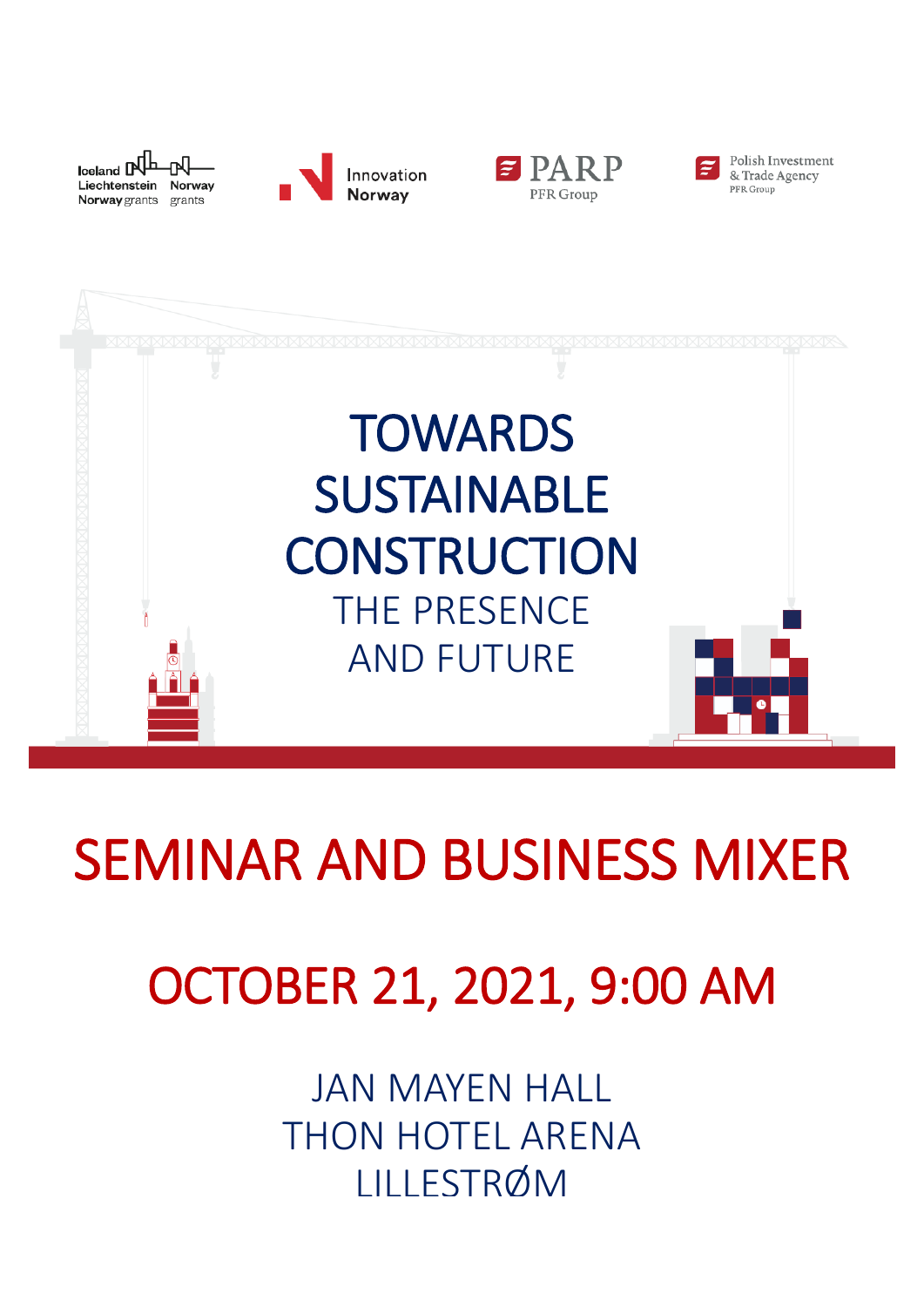







With great delight we present:

## THE GUIDE OVER NORWEGIAN CONSTRUCTION SECTOR

Please, scan QR code below and have a pleasant read (in English).



For Polish version, please, use another QR code below.

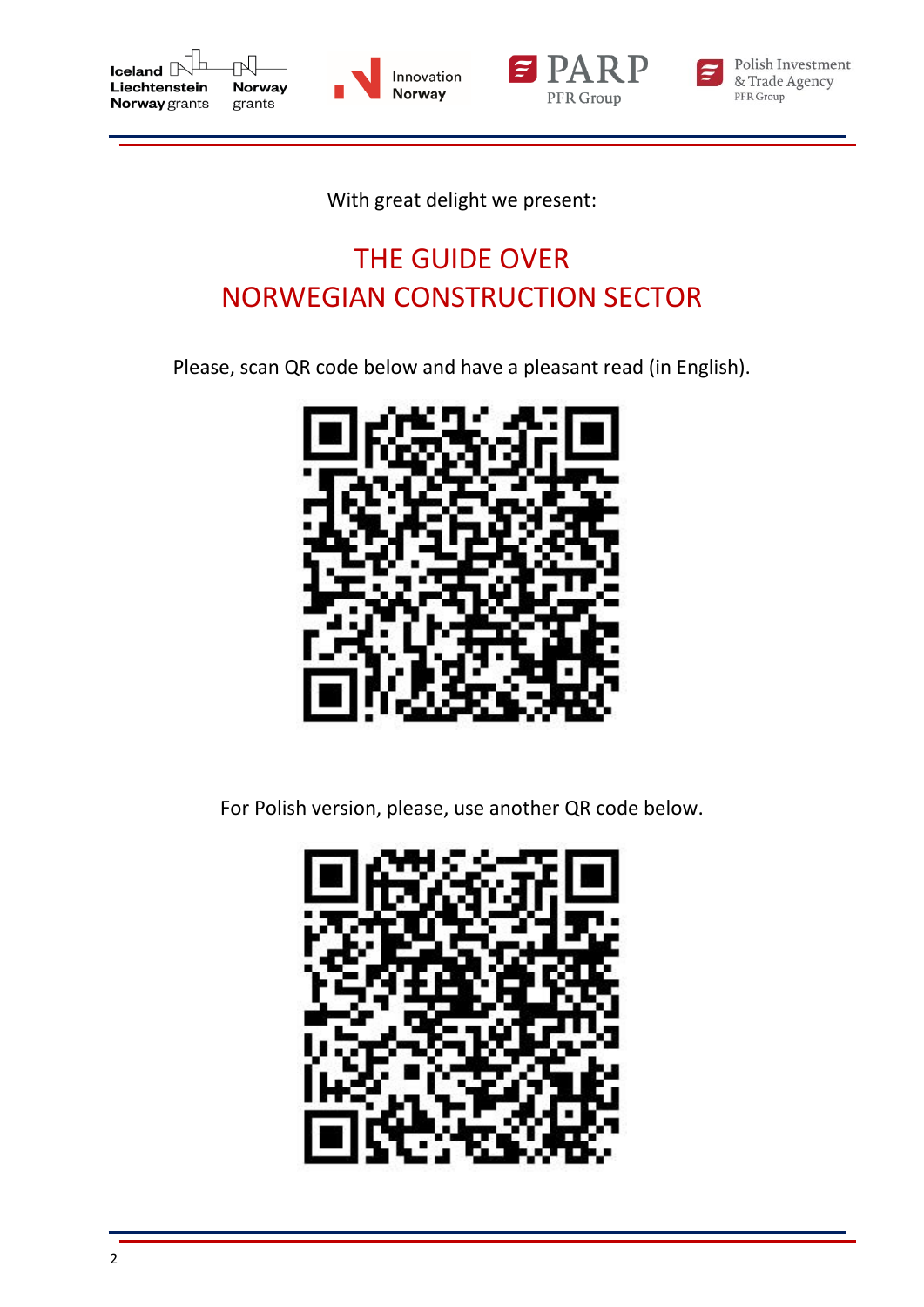3

## 2XS ARCHITECTURE

2XS ARCHITECTURE offers a full range of architectural services focused on energy efficient buildings. In our work we use fully implemented BIM project methodology. We concentrate on prefabricated wooden structures such as CLT and wooden framing.

## AMBERLINE

[amberline.eu/no](http://www.amberline.eu/no) Amberline is a manufacturer of uPVC windows, entrance doors, terrace doors, sliding doors, lift and slide doors, folding doors and aluminium windows & doors, terrace doors, curtain walls and structural windows. Innovative company specialized in energy-saving windows, smart & design solutions and cutting-edge technology.

## APA

#### [apagroup.pl](http://www.apagroup.pl/)

APA is a leader on the market of intelligent industrial automation and building management systems. We have 20 years of experience and dozens of successful implementations. In our offer you can find solutions related to intelligent buildings - energy efficiency of houses and buildings (IPOE - Intelligent Platform for Energy Optimization), intelligent home and building management systems (NAZCA), engineering testing, measurement and control as well as digital construction world, where it is important to add technology to the construction process (ApaIndustry), FM (Facilities Management) products and services - IPOE, NAZCA. The purpose of the meetings is to promote the products and services of the APA company. The expected long-term effect is the further development of the APA's R&D activities and expansion into new foreign markets.

## ARTRYS PROJEKT

#### [artrys.pl](http://www.artrys.pl/)

Provider of a full range of services for ventilated facades, such as material delivery, installation and technical supervision - delivery of complete designs with required calculations, on site supervision and technical advisory.







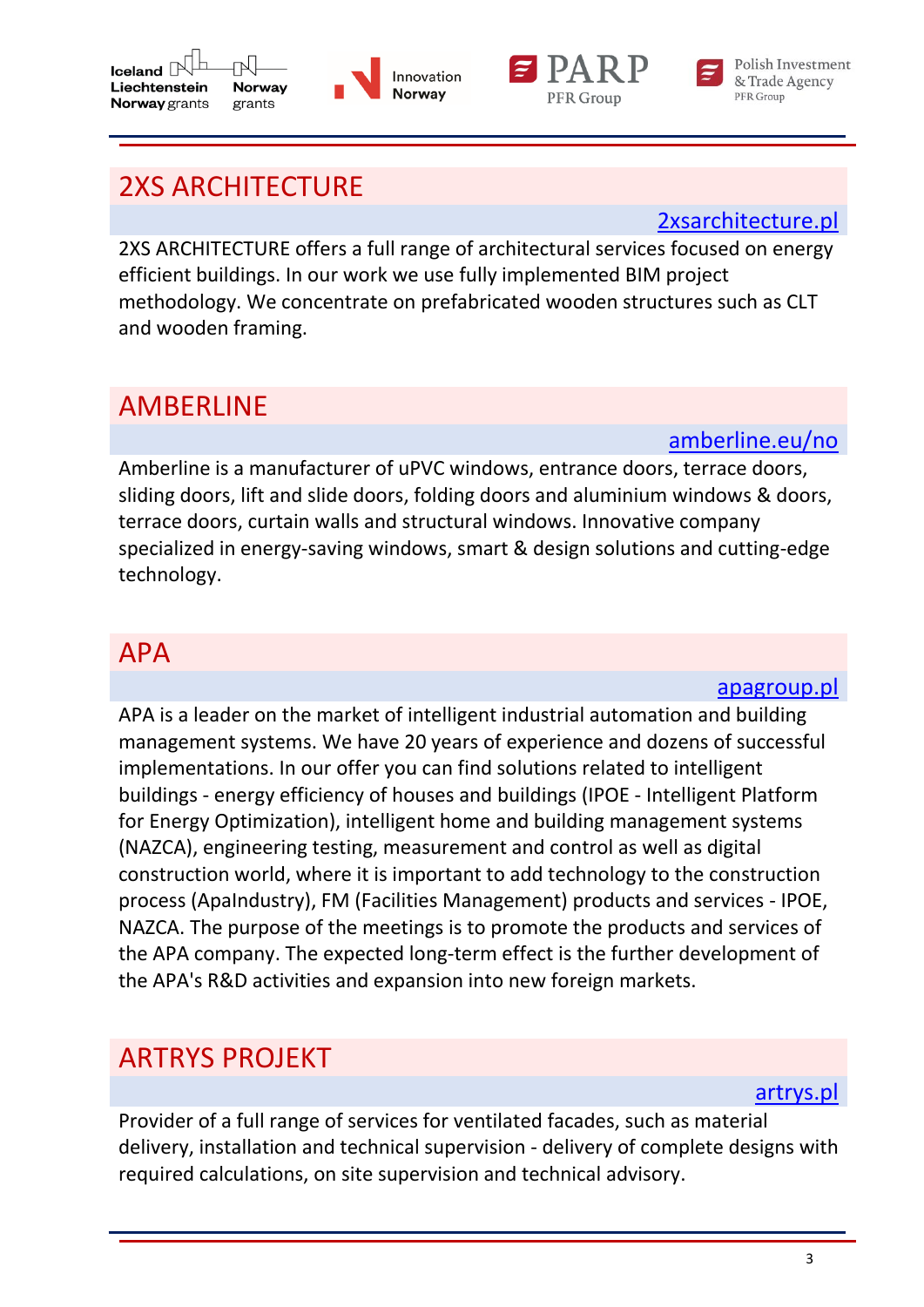Balex Metal is the manufacturer of sandwich panels, steel sheet tiles, thermal insulation solutions, cold-formed shapes, gutter systems and structural sheet metal. The purpose of participation in the event is to increase business opportunities through various routes to market, to gather the information about the construction market and gain new contacts, develop new knowledge in construction brands and find out about innovative products and new trends.

#### BIM ENGINEERS

Engineering design consultancy with extensive experience in services modelling and BIM; we design, model and validate MEP services, we also help in BIM - we understand it and do not get lost in it.

#### BP DEVELOPMENT

BP Development has a wide range of construction and finishing materials, including ecological materials, and professional design service. In its activity, it brings together the largest reputable manufacturers and professionals to comprehensively support ongoing construction and renovation projects.

#### BUDWOD

BUDWOD deals with the creation and development of eco-innovative solutions in construction and environmental protection. KERHAUS is our brand of prefabricated expanded clay houses. The houses built in the KERHAUS technology meet the WT 2021 standards required for low-energy buildings. BAUTER is another brand of thermal insulation coatings, which are revolutionary, heat-insulating, ecological, vapor-permeable, breathable, reflective, energysaving, flexible, protective and economical. We are looking for ideas and partners for cooperation with whom we can create innovative solutions in the field of technology development and implementation, as well as the possibility of financing them.

#### BALEX METAL

**Iceland**  $\mathbb{R}^{\mathbb{L}}$ 

Liechtenstein

Norway grants

## [balex.eu](http://www.balex.eu/)

[bimengineers.eu](http://www.bimengineers.eu/)

[bpdevelopment.pl](http://www.bpdevelopment.pl/)

Polish Investment & Trade Agency PFR Group

гN



# PFR Group



#### [budwod.pl](http://budwod.pl/)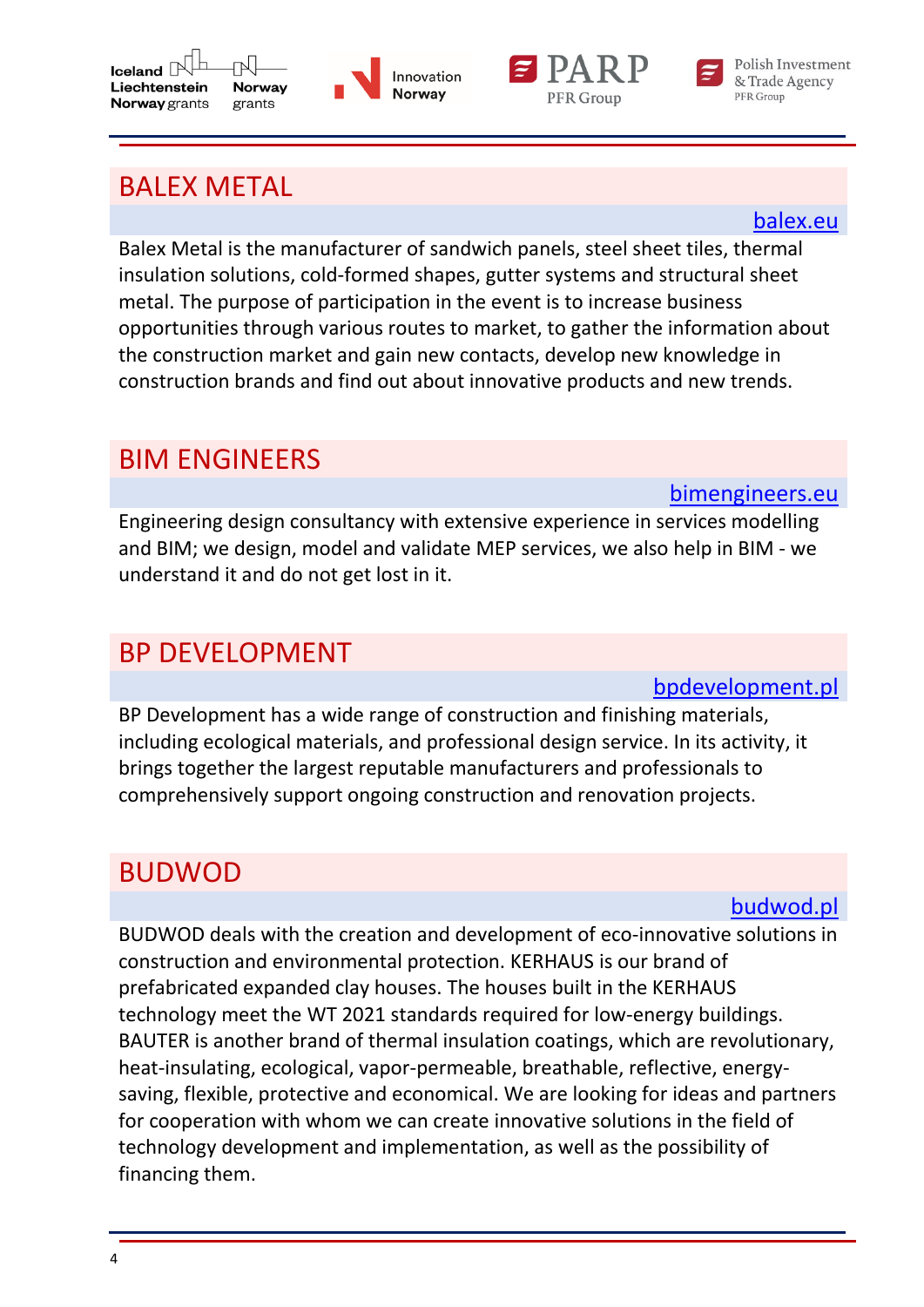

**Norway** 

grants

#### **CONPEKA**

**Iceland**  $\mathbb{N}^{\downarrow}$ 

Liechtenstein

Norway grants

Conpeka is a design company specialized in detailed projects for energy-efficient buildings, prefabricated in the wooden frame structure and CLT.

Innovation

Norway

## CTS CHEMISTRY

European manufacturer of industrial chemicals that specialises in production of high-quality preparations in the following categories: anti-slip treatments, cleaners and impregnations. The company's products allow for safe cleaning and preservation of walls and floors made of any type of stone, ceramics or concrete.

## DOMEK NA ROZTOCZU

Domek na Roztoczu is a complex of ecological holiday houses interested in new, environmentally friendly technologies for existing facilities and planned ones.

#### ELGARD

Elgard is helping customers in developing their business potential - increasing production scale and reducing the costs of production process management. Our main areas of expertise include: implementation of specialized IT solutions for business and production, maintenance of IT infrastructure, data analytics, cloud services and IT solutions development, advanced service of IT equipment and industrial automation.The aim of the participation is to initiate international economic activity of Elgard and analyze the Norwegian market.

#### **GEOPROFIL**

Provider of services such as point clouds based on laser scanning or photogrammetry and transfers them in any format, 2D CAD documentation based on the point clouds, generation of photo-realistic 3D mesh models, orthophotomaps, volume calculation, deformation / clash detection.

[ctschemistry.com](http://www.ctschemistry.com/)

# [noclegihoryniec.eu](http://www.noclegihoryniec.eu/)

#### [elgard.com.pl](http://www.elgard.com.pl/)

[geoprofil.co](http://www.geoprofil.co/)

## [conpeka.com](http://www.conpeka.com/)

Polish Investment & Trade Agency PFR Group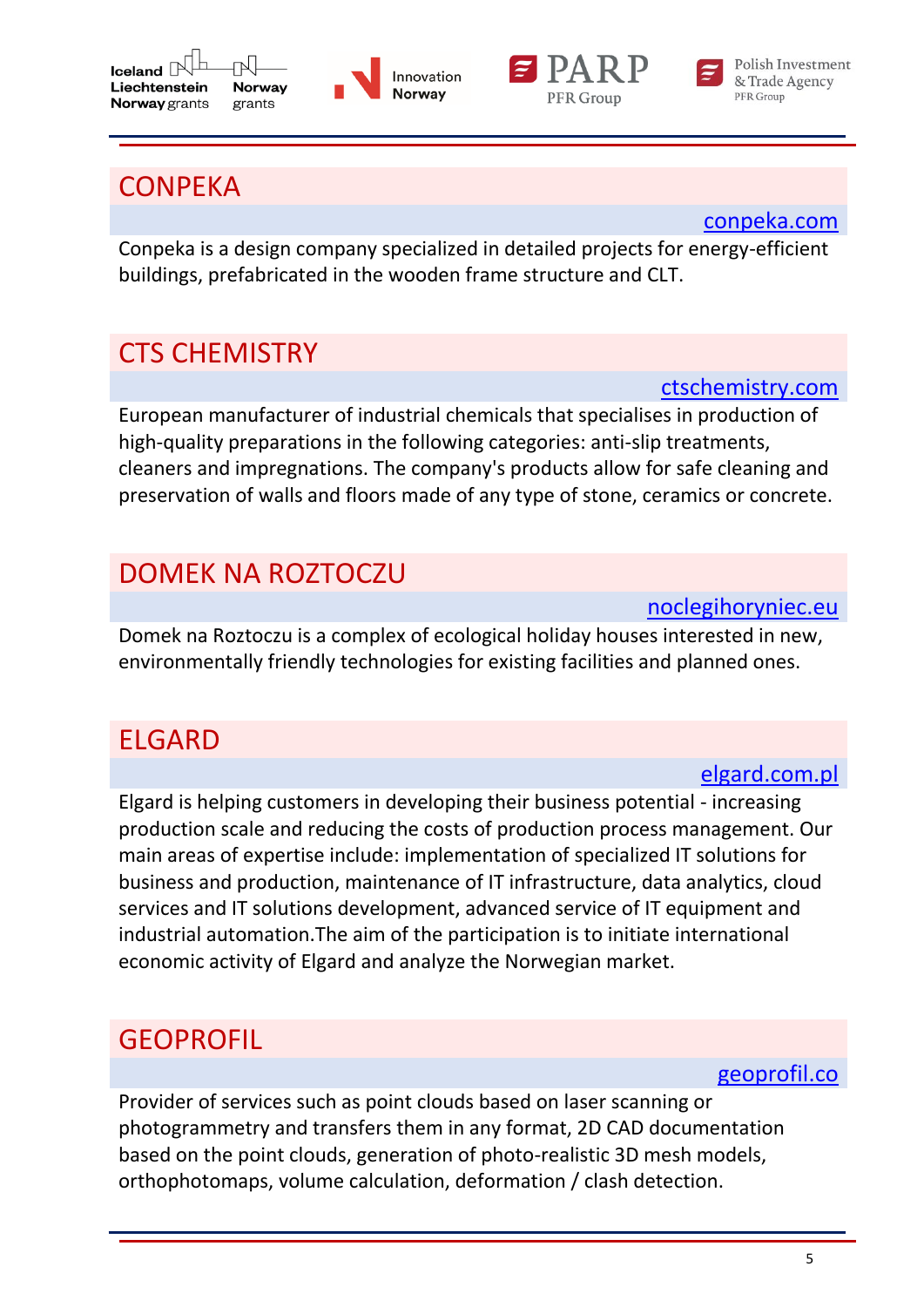## HIGH TECHNOLOGY GLASS

гN

**Norway** 

grants

**Iceland**  $\mathbb{R}^{\mathbb{L}}$ 

Liechtenstein

Norway grants

#### [htgglass.com](http://www.htgglass.com/)

We produce various types of glass –not only construction glass (balustrades, showers, partition walls) but also high technologies for the most demanding customers. We offer privacy glass "SwitchView" with variable translucency as well as heated glass "ThermoGlass" - both products are manufactured by us. Among our pillars are there: new technologies, innovative solutions, modern system of production and quality control, automated customer service system, individual and partner attitude towards our customers, international cooperation, continuous development of new products. We are interested in finding new partners in business.

Innovation

Norway

## IZODOM 2000 POLSKA

[izodom.pl](http://www.izodom.pl/) Izodom supplies components for fast construction of passive buildings. Insulating concrete formwork blocks are offered for construction of foundation slabs, walls, midfloors and roofs. Over 20.000 buildings in 43 countries has been built out of Izodom products since 1990. Izodom is a signatory of United Nations Environmental Programme "Caring for Climate", as a proof of its commitment toward fighting climate change. Izodom is looking for Norwegian real estate developers, contractors, builders, designers and trade people who work with high energy saving, passive buildings and want to develop their business with new, fast and easy to build, yet durable technology.

## JUMARPOL PRZEWIERTY

#### [przewierty.jumarpol.pl](http://www.przewierty.jumarpol.pl/)

The company deals with the implementation of trenchless techniques. It performs water and sewage, gas, teletechnical installations, etc. without disturbing the existing surfaces. Expects to broaden the horizons in the current specialization, cooperate with suppliers of drilling equipment or acquire competitive suppliers of materials.

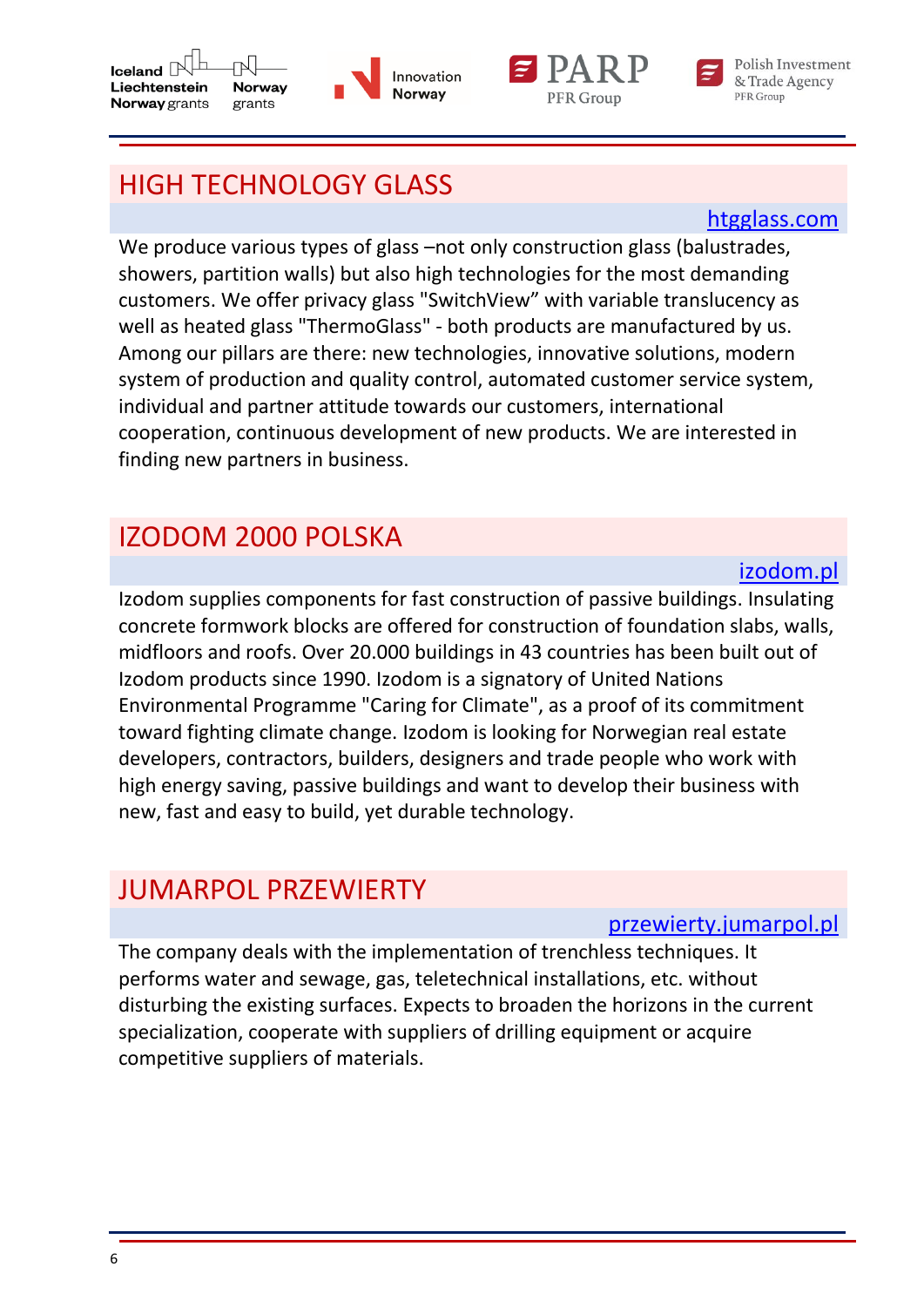Mirpol is a leading Polish importer and manufacturer of garden furniture and furniture accessories. The services offered also include the design and sale of high-quality articles as well as interior and garden furnishings. Currently, we work with the largest brands and the products we import can be found in the most popular construction and interior design stores. Mirpol will gladly take part in business meetings with various entities operating in Norway to gain long-term contacts and new business partners.

## MODU HALE

MIRPOL

Steel structures, steel buildings: architectural and static design, manufacturing, assembly.

## OKO.TRADE

Implementation of a thin-layer thermal insulation system for buildings, structures, containers and means of transport on European markets.

## POLISH CONNECTION

Norway.

Consulting amd payroll services aimed at Polish and foreign companies that wish

to do business in Norway.Business/Entrepreuers who wish to do business in

#### PPMB NIEMCE

One of the largest producers of building materials in Poland founded in 1972. Specialises in the production of high-quality universal silicate blocks under the UNISIL brand.





[okotrade.eu](https://okotrade.eu/)

[moduhale.com](http://www.moduhale.com/)

[polishconnection.no](http://www.polishconnection.no/)

[ppmb.pl](http://www.ppmb.pl/)





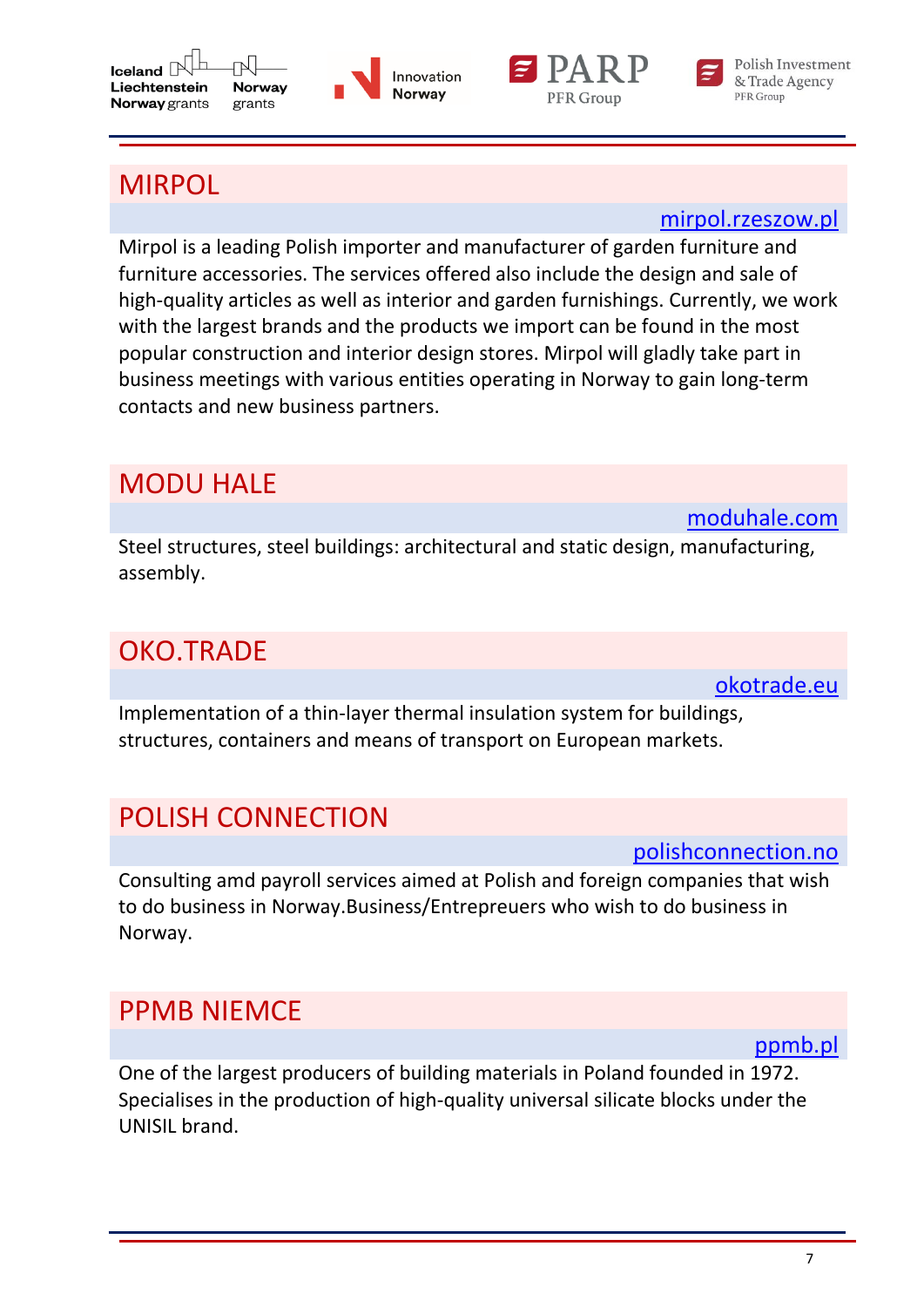**Iceland**  $\mathbb{N}^{\downarrow}$ Liechtenstein Norway grants grants

**Norway** 





Polish Investment & Trade Agency PFR Group

#### POLMAR

#### [polmar.net.pl](http://www.polmar.net.pl/)

POLMAR is a family business with almost 40 years of experience in combustion proces optimalization. Our main product is SmartFlow - Chimney Draft Stabilizer for heating, fireplaces, ventilation. Patented technology helps to protect the environment by stabilizing the stack effect and lowering the emissions even by 70%. The condensation of steam and soot buildup are reduced by as much as 80%. It also pays off with savings in heating costs.

SmartFlow is manufactured from stainless and acid proof steel of the highest quality and is available in multiple shapes to fit any chimney. We would like to meet potential business partner - enterpreneurs, authorities and organization interested in solution which brings eco & save money results. Secondly, we are searching new products and services coming from Norwegian companies which could be offered in Polish market.

#### Q4SKI

[q4ski.com/pl](https://q4ski.com/pl)

Q4SKI deals with the construction and modernization of ski jumping hills. The applicant created the concept of enclosing the descent for jumpers within the ski jump with an innovative glass tunnel. The tunnel will ensure the same conditions for each jumper, it will reduce the cost of maintaining the hill - reducing the energy consumption and nitrogen-containing preparations needed to freeze the descent for the jumper. Photovoltaic panels will be placed on the walls of the glass tunnel in order to obtain energy for the functioning of the facility. The tunnel will increase the comfort for viewers, because, for example, the results of jumpers can be displayed, the tunnel will be transparent and will not be covered with sediments thanks to the installation of heated glass with a hydrophobic layer.

Our objective is to establish contacts and present the solution to winter sports center, conduct meetings and negotiations with designers and architects.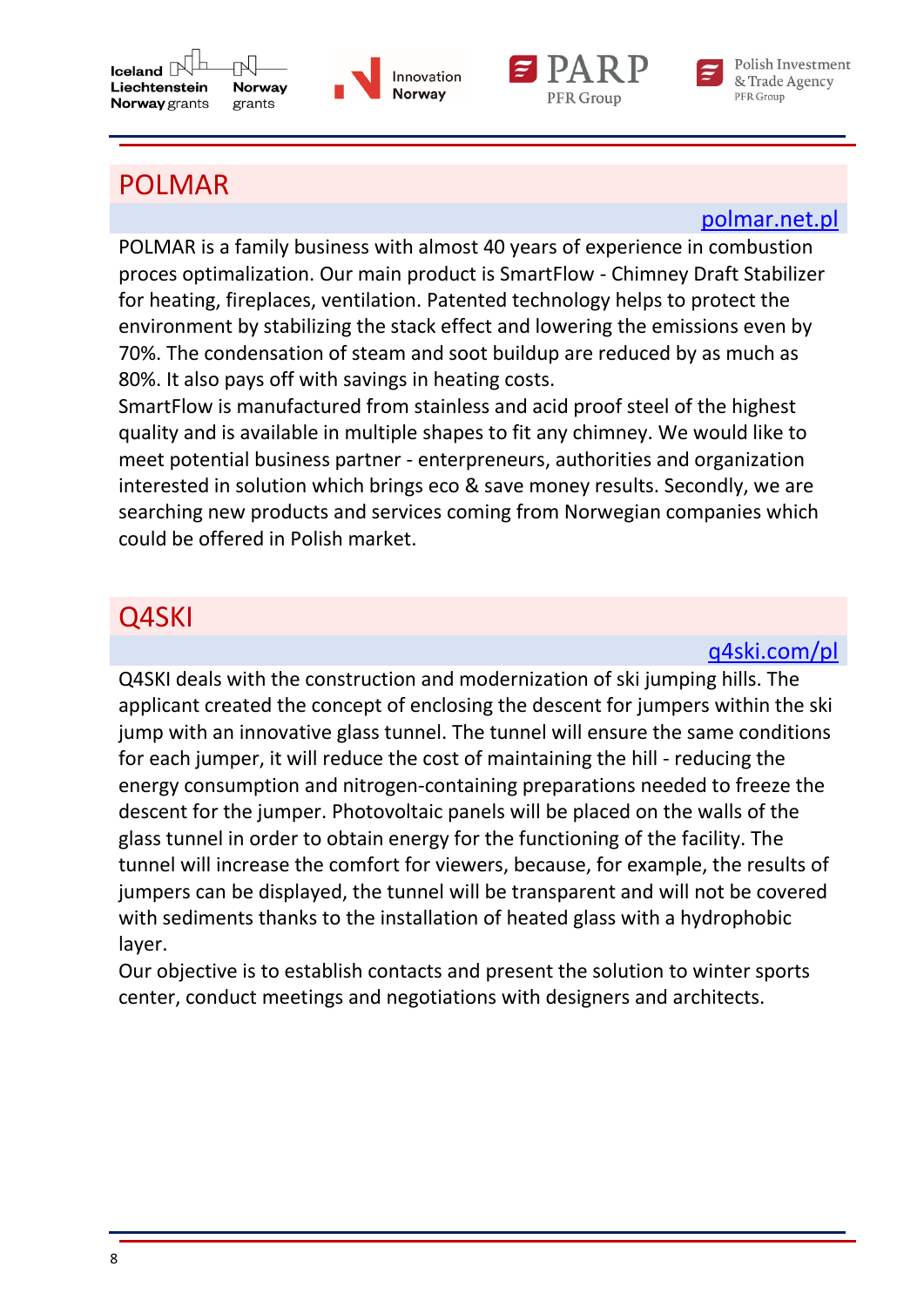**Iceland**  $\mathbb{N}^{\perp}$ Liechtenstein Norway grants









#### SR INTERNATIONAL SERVICES

#### [supercharged.green](https://supercharged.green/)

The idea and the challenge of SR International is to support the community in its pursuit of energy neutrality by informing about various technologies, and in the future to support the offering of friendly financial mechanisms enabling access to it. These activities are carried out by the Supercharged platform. SR International is also developing a virtual power plant design so that it is possible to combine many different types of installations into one decentralized project. The digitization of energy and its evolution to a new business model, implemented in an increasingly open and pluralistic ecosystem, is the future. That is why we are also working on a green energy tokenization formula.The goal of the mission will be to identify existing complementary solutions among suppliers of batteries, inverters, various measurement systems, and energy management within a single property and at the level of energy community networks (B2B Sector). The Applicant will also look for the most modern IT solutions in the field of technologies that improve the quality of life inside homes.

## SUNROOF TECHNOLOGY

#### [sunroof.se](http://www.sunroof.se/)

SunRoof is a manufacturer of solar roofs. The firm has designed and developed a 2-in-1 solar roof technology that replaces traditional roofs and generates electricity without installing photovoltaic panels on them, ensuring a great finish. Our project is widely implemented in Sweden, Germany and Poland. The network of SunRoof integrated solar roofs will be connected within the so-called "virtual power plant". Our newest prosumers will be able to use, manage and store the energy generated in their installations after the least possible use of energy derived from coal. The applicant aims to establish a dialogue with suppliers of semi-finished products (PV modules, inverters and construction elements).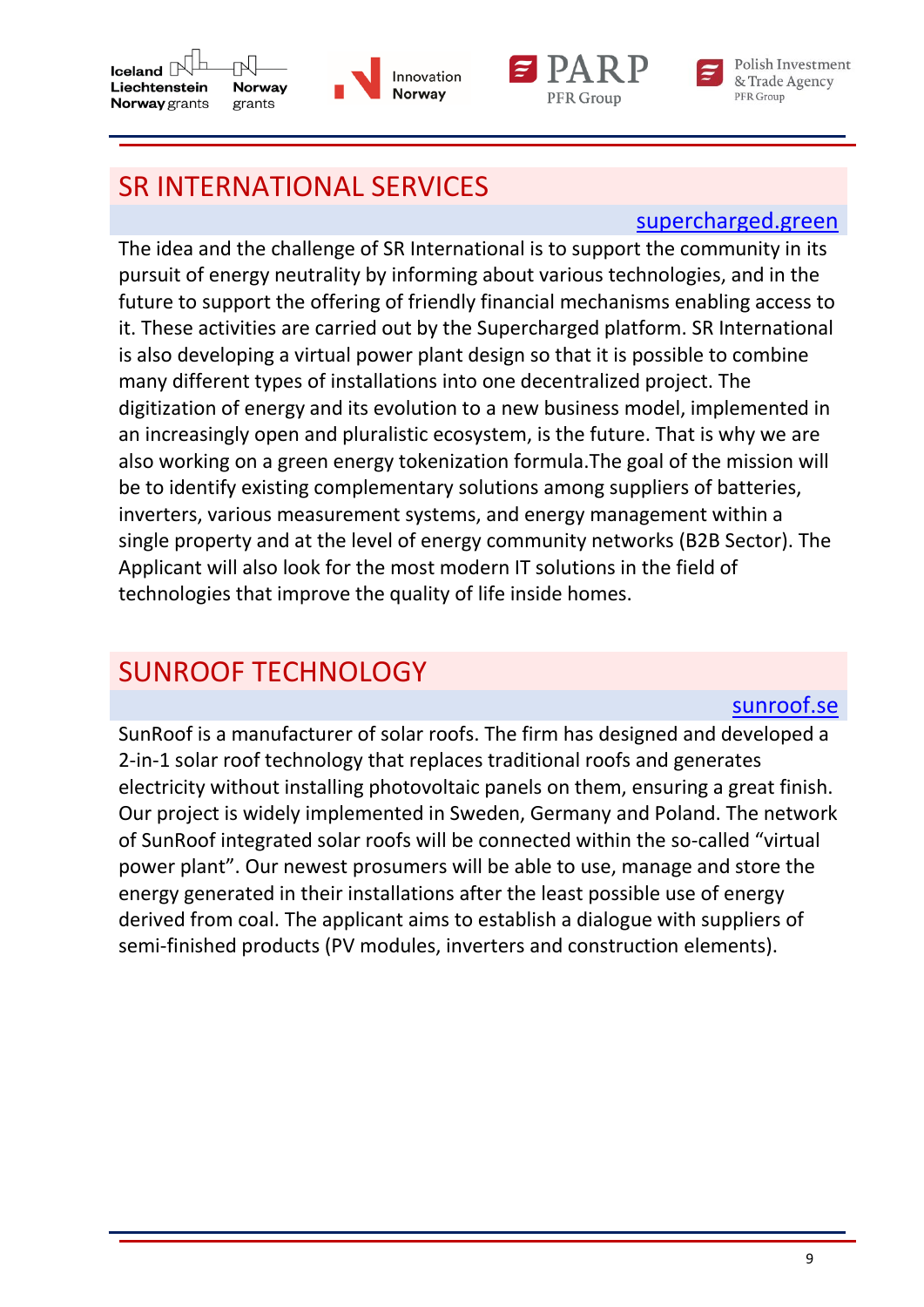







#### TERMEX-FIBER

#### [termex-fibre.com](http://www.termex-fibre.com/)

Termex is a manufacturer of cellulose fibre insulation for 30+ years. It is a Finnish brand, originally with 2 locations in Finland, one of which has been moved to Bialogard, Poland, in order to provide high-quality cellulose insulation to the Polish, German and Danish market. We are also a distributor of blowing machines, Termex Reindeer made in Finland and Geko Karl & Egon made in Germany. We are looking for companies in the prefab and wood construction, as well as insulation installers who would be interested in cooperating with us.

## **TETON**

[teton.pl](http://www.teton.pl/)

Industrial mountaineering and work at heights, including wind turbine service, fire protection installations, industrial installations, anti-corrosion works, industrial cleaning, installation of sprinkler systems.

## THERMO PUMP

#### [upthermo.com](http://www.upthermo.com/)

Thermo Pump develops a new type of thermal engine that will enable pumping liquids through the use of renewable or waste energy known as a lowtemperature heat source. The device does not use an external source of electricity, pumping water is cheaper and more ecological. The main destinations in which the developed solution will be applied include: replacement of electric pumping sets in solar installations, water pump in areas without access to electricity, circulating pump in heating installations for single-family houses. Thermo Pump is searching for potential business partners or possible places to introduce our technology to the market, cooperation in joint R&D works, testing the solution, finding a market niche.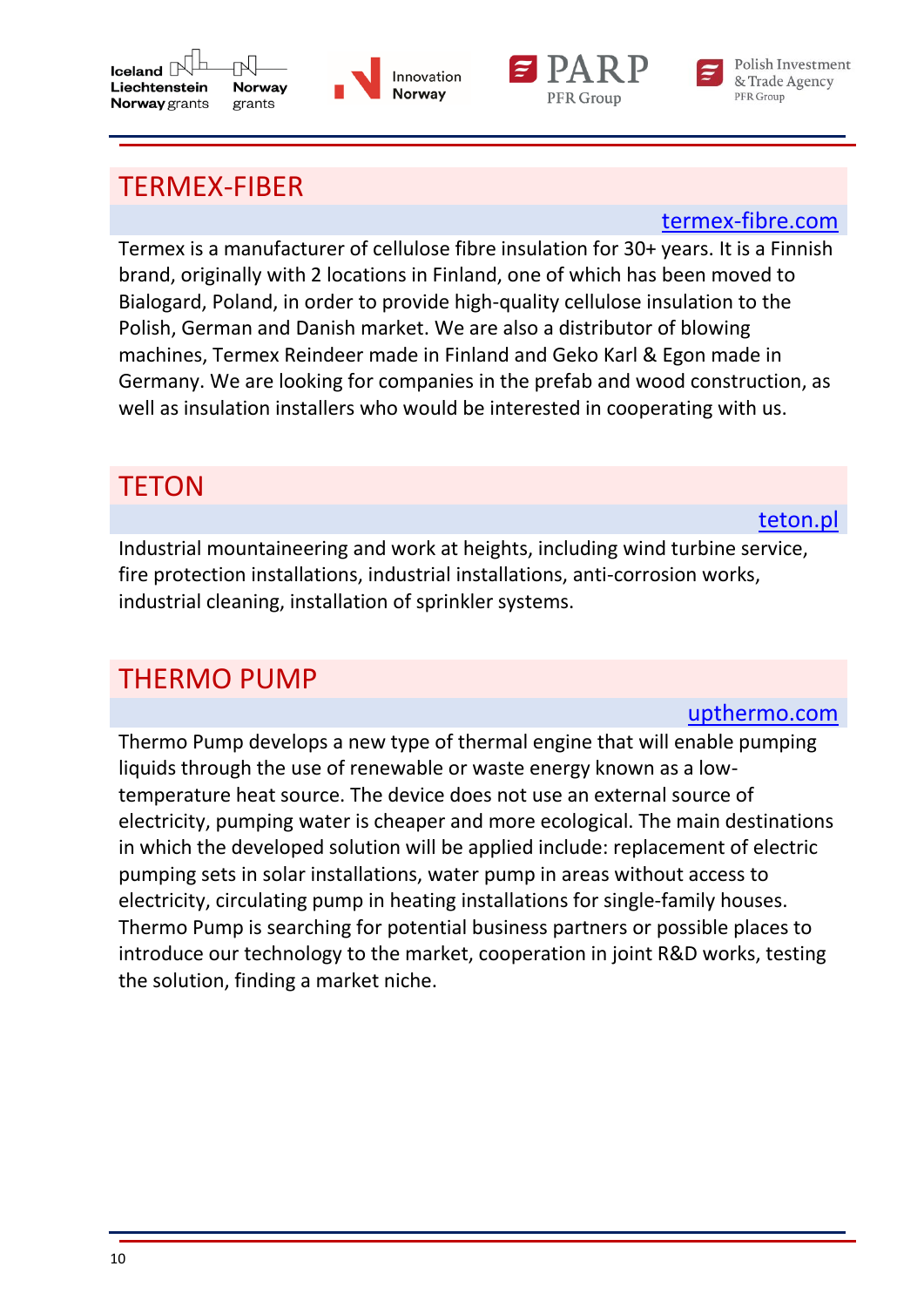Polish Investment & Trade Agency PFR Group

[theshirecellar.com](http://www.theshirecellar.com/)

The Shire Cellar is an ancient way of storage built in a contemporary way. Represented by cofounder and CEO Mr. Pawel Biedak.

Innovation

PFR Group

Norway

## VIKKING DOORS AND WINDOWS

[vikking.eu](http://www.vikking.eu/) PVC REAL WOOD windows with wood grains noticeable under your fingers - Wooden products, during operation in the facilities, are vulnerable to many threats from destructive effect of moisture on the hygroscopic wood construction. From here the idea was born of decorating the surface of PVC profiles, to provide them with the aesthetics of fine wood and eliminate the effects and inconvenience caused by the use of wood. VIKKING composite doors are resistant to moisture and the most difficult climate conditions - composite sashes don't deform under the influence of the weather conditions, we guarantee their technical durability for decades. Perfect door for use in PASSIVE HOUSES.We are looking for distributors, agents, representatives interested in the purchase, distribution and installation of front doors and windows.

#### THE SHIRE CELLAR

**Iceland**  $\mathbb{N}^{\perp}$ Liechtenstein Norway grants